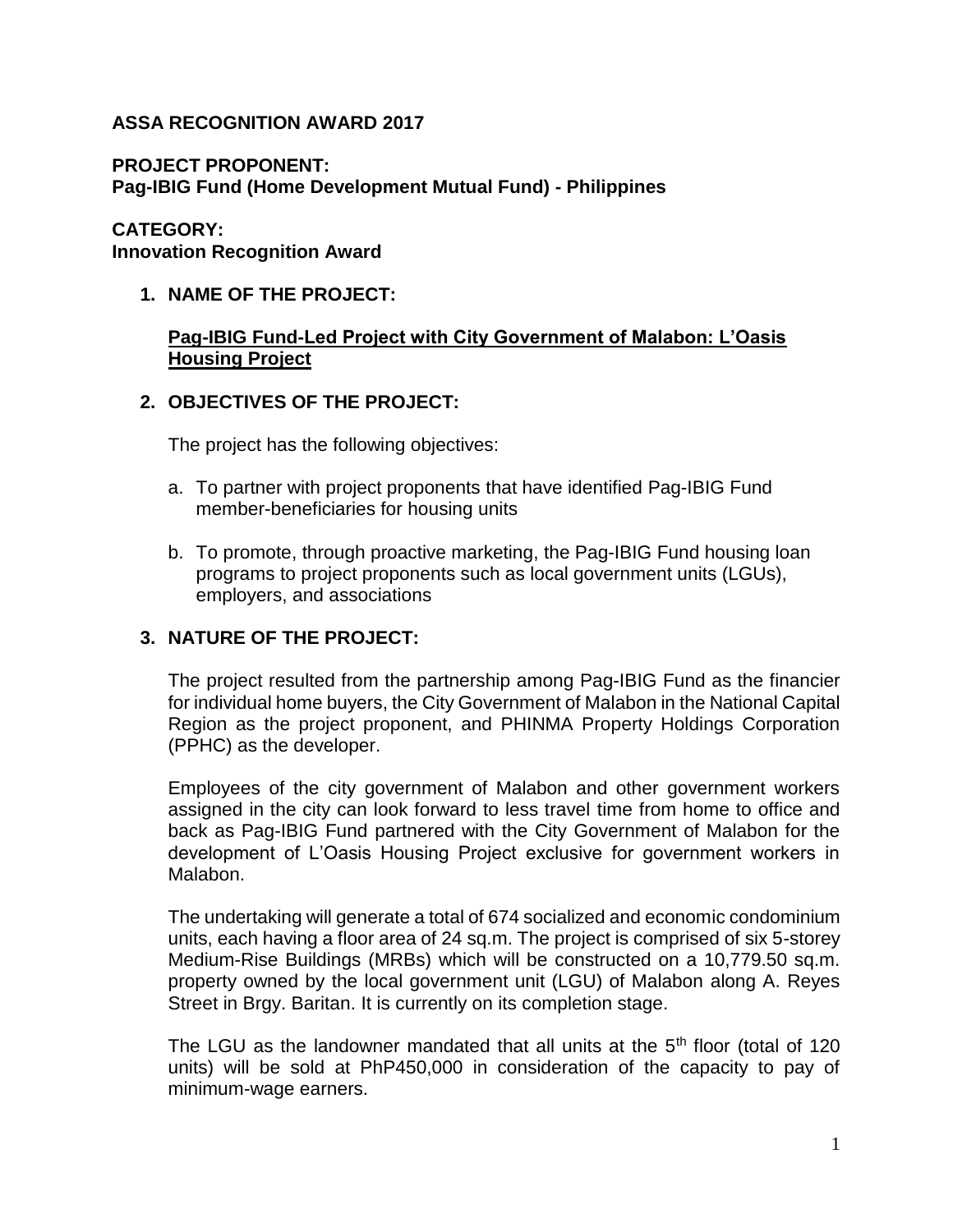# **4. WHY IT SHOULD BE RECOGNIZED:**

L'Oasis Housing Project is originally a partnership between the local government unit (LGU) of Malabon and PHINMA Property Holdings Corporation (PPHC). PPHC initially submitted an unsolicited proposal to undertake the housing project for LGU Malabon. The LGU subjected the proposal to a Swiss challenge, an acceptable mode of procurement under Republic Act No. 9184, which requires a public authority (usually an agency of government) which has received an unsolicited bid for a public project (such as a port, road, or railway) or services to be provided to government, to publish the bid and invite third parties to match or exceed it. After the required procurement process, the project was eventually awarded to PPHC, and a Memorandum of Agreement was signed between LGU Malabon and PPHC on September 4, 2015.

Pag-IBIG Fund's Business Development Sector, specifically its Institutional Housing Department, assisted in the project conceptualization. This, along with the strengthened partnership among the three parties, led to enhanced condominium units with better appraisal valuation at selling price lower than its original package price. This benefited the project beneficiaries, as the units are actually higher in value than its acquisition cost, thereby giving each beneficiary more value for their money.

There is also no need for the beneficiaries to shell out equity to acquire the property.

| <b>Floor Level</b>    | Pag-IBIG<br><b>Fund</b><br><b>Appraisal</b><br>Value (PhP) | <b>PPHC's</b><br>Original<br><b>Selling Price</b><br>(PhP) | <b>Adjusted</b><br><b>Selling Price</b><br>(PhP) | <b>Maximum</b><br>Loanable<br><b>Amount</b><br>(at 90%<br>appraisal)<br>(PhP) |
|-----------------------|------------------------------------------------------------|------------------------------------------------------------|--------------------------------------------------|-------------------------------------------------------------------------------|
| Ground                | 1,077,600.00                                               | 950,000.00                                                 | 915,000.00                                       | 969,840.00                                                                    |
| Floor                 |                                                            |                                                            |                                                  |                                                                               |
| $2nd$ Floor           | 959,800.00                                                 | 850,000.00                                                 | 815,000.00                                       | 863,820.00                                                                    |
| 3rd Floor             | 842,100.00                                                 | 750,000.00                                                 | 715,000.00                                       | 757,890.00                                                                    |
| 4 <sup>th</sup> Floor | 724,300.00                                                 | 650,000.00                                                 | 615,000.00                                       | 651,870.00                                                                    |
| 5 <sup>th</sup> Floor | 696,600.00                                                 | 450,000.00                                                 | 450,000.00                                       | 450.000.00                                                                    |

|  | Table 1. Appraised Value versus Selling Price |
|--|-----------------------------------------------|
|--|-----------------------------------------------|

The project showcased social responsibility, as all the units in the  $5<sup>th</sup>$  floor are priced at PhP450,000.00, even if all units in the building, regardless of floor level, have the same floor area and specifications. Given this price, minimum-wage earners can then avail of Pag-IBIG Fund's low interest rate of 3% under its Affordable Housing Program, for the first five years of the loan term.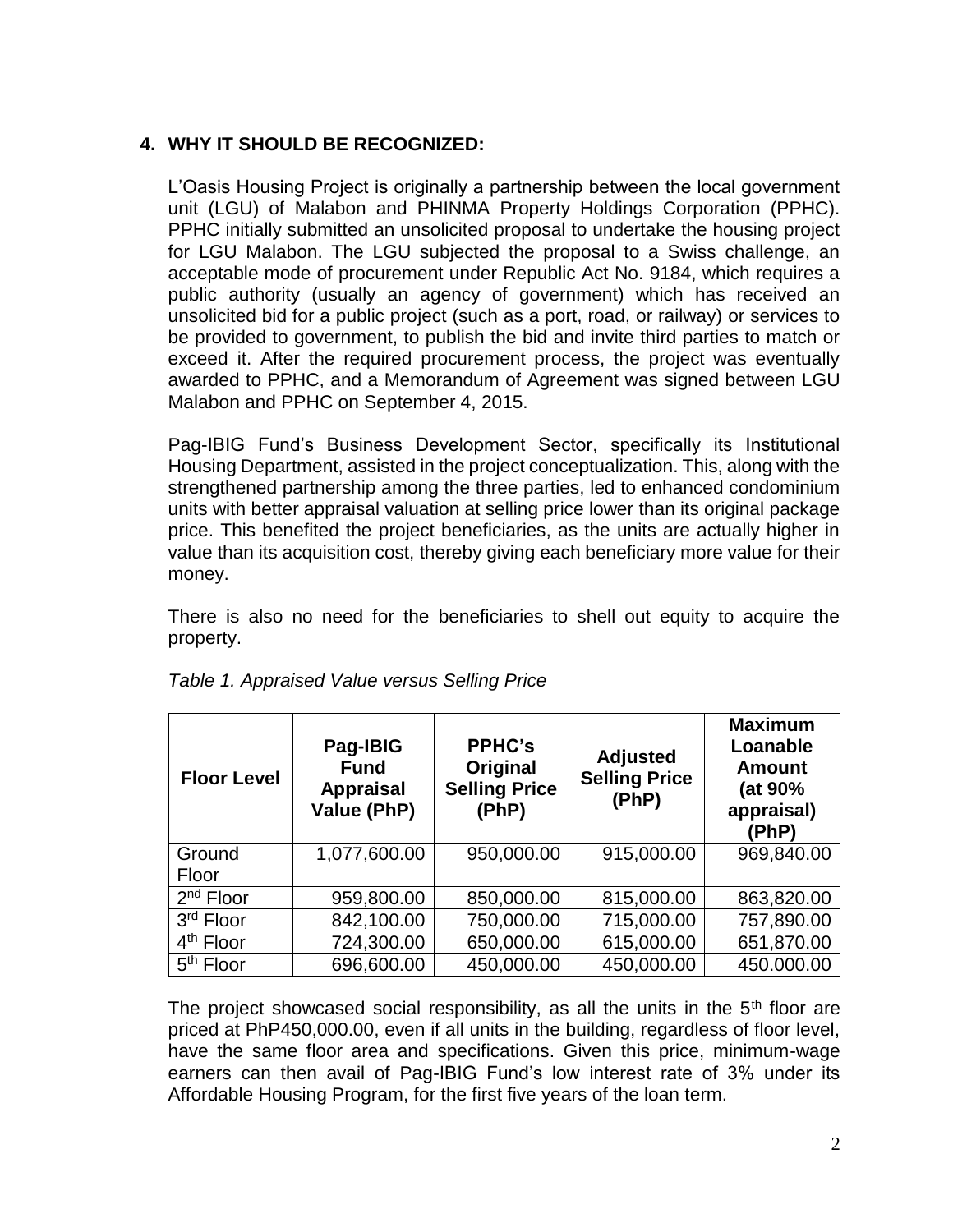It is also noteworthy that saleable units are lower in price than similar condominium units within the project vicinity.

| Project<br><b>Name</b>                | Juez<br><b>Residences</b><br>along M. H. Del<br>Pilar Road,<br>Brgy. Maysilo | <b>Cenel</b><br><b>Property</b><br>Brgy.<br>Concepcion | <b>FINI Homes</b><br>along M. H. Del<br>Pilar Road,<br>Brgy. Maysilo | L'Oasis<br>Brgy. Baritan                   |
|---------------------------------------|------------------------------------------------------------------------------|--------------------------------------------------------|----------------------------------------------------------------------|--------------------------------------------|
| <b>Selling</b><br><b>Price</b><br>per | Studio Type<br>(24 sq.m.)<br>PhP1,260,000.00                                 | Studio Type<br>(27 sq.m.)<br>PhP1,808,792.00           | Studio Type<br>(21 sq.m.)<br>PhP1,260,000.00                         | Studio Type<br>(24 sq.m.)<br>PhP915,000.00 |
| sq.m.                                 |                                                                              |                                                        |                                                                      |                                            |

|  |  |  |  | Table 2. Comparative Appraisal of Nearby Condominiums (all in Malabon City) |  |  |  |
|--|--|--|--|-----------------------------------------------------------------------------|--|--|--|
|--|--|--|--|-----------------------------------------------------------------------------|--|--|--|

# **Project Details**

Developer: PHINMA Property Holdings Corp. (PPHC) Structure: Six 5-Storey Medium-Rise Building Lot Area: 10,779,50 sq.m. property owned by LGU Malabon Total Number of Units: 674 condominium units Floor Area per Unit: 24 sq.m. Unit Sharing, LGU Malabon: 48 units (inclusive of the model unit), to cover LGU's recovery of the cost of land PPHC: 626 units Total Available Folders Ready for Delivery: 30 accounts Approved Funding Allocaiton: PhP140.904 Million, for 206 units Delivery Schedule: June 2017 to September 2017 Total Number of Reservations: 218 accounts

*Table 3. Breakdown of Reservations*

| <b>LGU Employees</b>                         |     |  |
|----------------------------------------------|-----|--|
| <b>Philippine National Police</b>            | 21  |  |
| Bureau of Jail Management and                |     |  |
| Penology                                     |     |  |
| Department of Education (private and         | 59  |  |
| public school teachers)                      |     |  |
| Constituents residing in Malabon             | 15  |  |
| <b>Constituents residing outside Malabon</b> |     |  |
| Total                                        | 218 |  |

The project, **Pag-IBIG Fund-Led Project with City Government of Malabon: L'Oasis Housing Project**, deserves to be recognized by the ASEAN Social